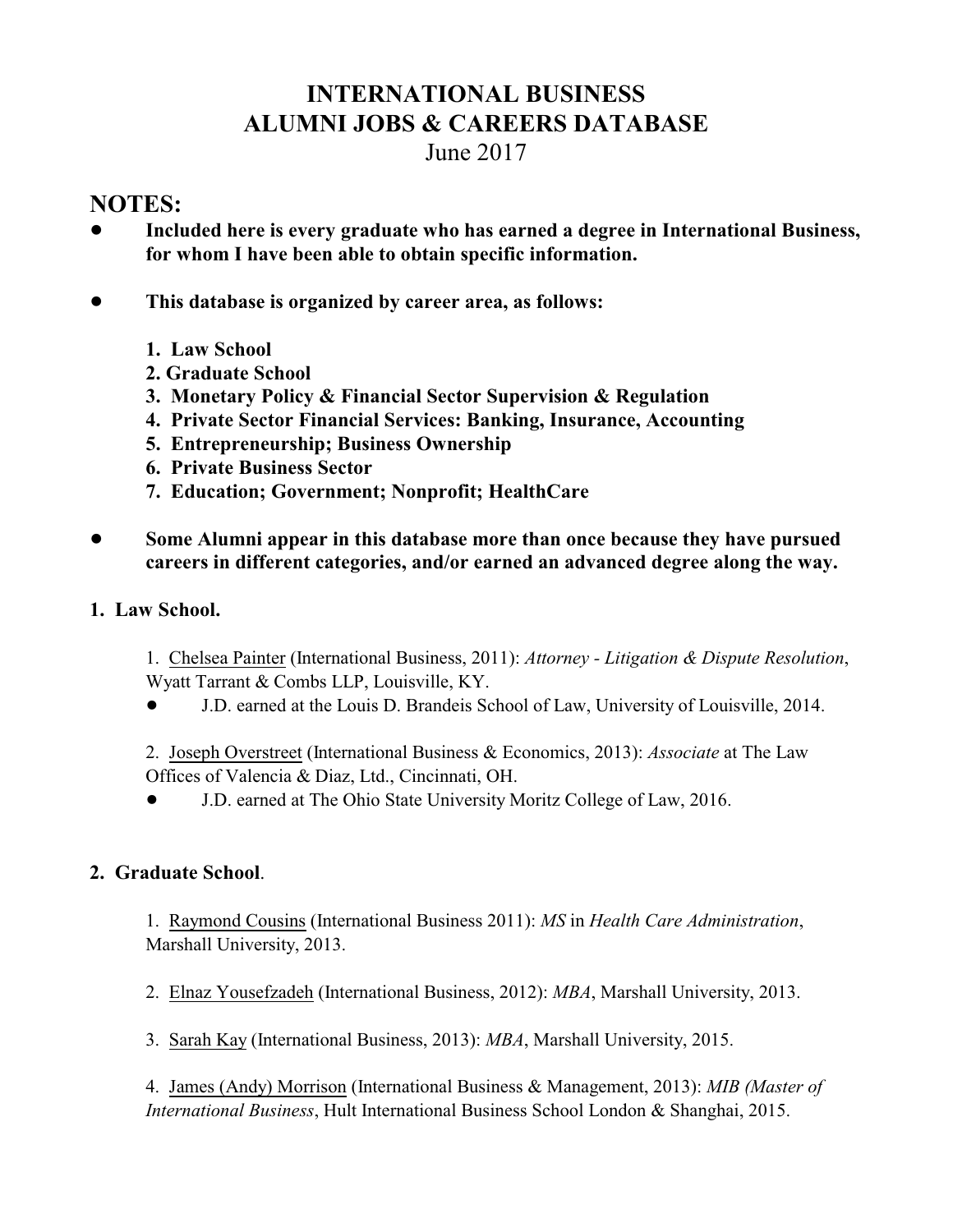5. Andrea (Celorio) Puebla (International Business & Finance, 2013): *MPA* (Public Administration), Marshall University, 2016.

6. Alisha Turner (2015): *MBA*, Marshall University, 2016.

7. Savana Gordon (2016): Enrolled in the *MS* in *Health Care Administration*, Marshall University, Fall 2016.

8. Lucy Ward (2016): Enrolled in the *MA Program in Mathematics (Statistics Concentration)*, Marshall University, Fall 2017.

# **3. U.S. Monetary Policy & Financial Sector Supervision & Regulation**.

1. Noelle Kivett (International Business & Economics, 2013): *Financial Institution Examiner,* Federal Deposit Insurance Corporation (FDIC), Scott Depot, WV.

! Previous position: *Financial Institution Specialist*, FDIC, Scott Depot, WV (June 2013 - Dec 2016).

2. Matt Lawless (International Business & Economics, 2013): *Financial Institution Specialist*, Federal Deposit Insurance Corporation (FDIC), Richmond VA.

3. Rebekah (Sarah) Carson (International Business & Economics, 2015): *Economic Research Assistant*, Division of Insurance & Research, Federal Deposit Insurance Corporation (FDIC), Washington, DC (2015 - 2016).

## **4. Private Sector Financial Services: Banking, Insurance, Accounting**.

1. Pedro Agenjo Pila (International Business & Economics, 2011): *Mexico International Relationship Desk Assistant*, Santander Private Banking International, Geneva, Switzerland.

! Previous employment: *Intern*, Santander Private Banking International, Santander Bank, Miami, FL (February 2014 - February 2015).

2. Vanessa Leithoff (International Business, 2012): *Financial Representative*, New York Life, WV.

3. Alvin Seale (International Business & Marketing, 2012): *Assistant Manager*, Bank of America, Richmond, VA.

! Previous employment: *Branch Manager,* SunTrust Bank, Richmond, VA (August 2014 - November 2014); *Assistant Branch Manager*, SunTrust Bank, Charleston, WV (November 2013 - August 2014).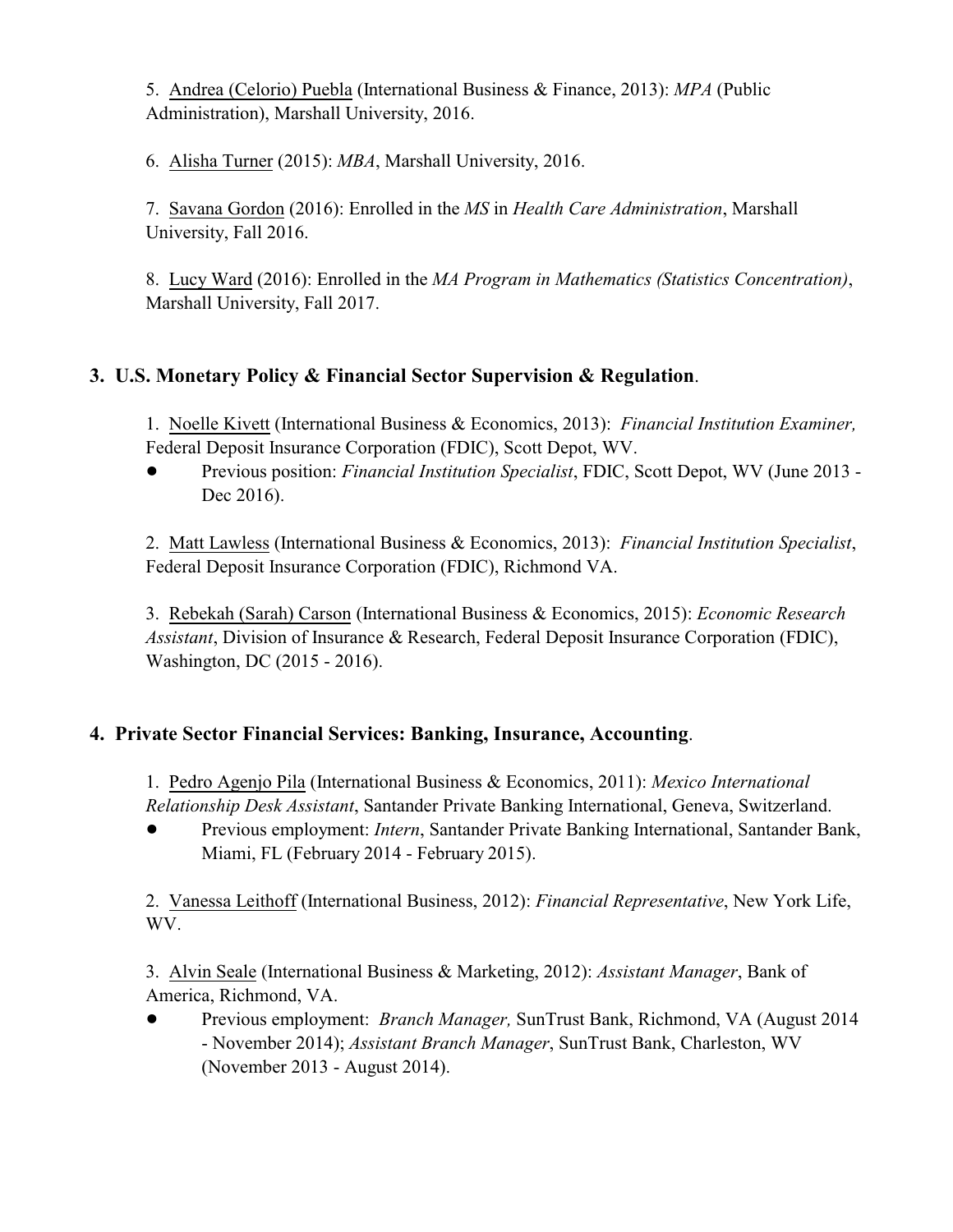4. Elnaz Yousefzadeh (International Business, 2012): *Investment Associate*, SunTrust Investment - Private Wealth Management, SunTrust Bank, Maryland.

! Previous employment: *Executive Associate*, SunTrust Investment, SunTrust Bank, Maryland (July 2015 - July 2016); *Management Analyst*, Chobka, Tehran, Iran (Feb 2014 - May 2015)

5. Zachary Brown (International Business, Economics, & Finance, 2014): TransMarket Group LLC, Chicago, IL.

6. Preston Thompson (International Business, International Economics, & Spanish, 2014): *Financial Advisor*, Raymond James, Huntington, WV.

! Previous employment: *Broker*, Merrill Lynch, Jacksonville FL and Baltimore MD (June 2015 - April 2016).

7. Isabelle Rogner (International Business, 2016): *Corporate Social Responsibility Specialist*, Intuit, Inc. San Francisco Area, CA.

## **5. Entrepreneurship & Business Ownership**

1. Desislav Baklarov (International Business & Finance, 2010): *Owner*, The Wine Valley Restaurant, Teays Valley, WV.

2. James (Andy) Morrison (International Business & Management, 2013): *Founder* of World Up Consulting LLC, the Foremost International Business Consultancy for WV, Charleston.

! [JAMorrison@worldupconsulting.com;](mailto:JAMorrison@worldupconsulting.com;) 304-542-8259

#### **6. Private Business Sector**

1. Annie Hall (International Business, 2011): *Senior Analyst - Replenishment Planning* and *Tiffany Academy Associate*, Tiffany & Company, New York, New York..

- ! Previous employment: *Store Manager*, Abercrombie & Fitch (May 2013 May 2015); *Talent Resource Lead Expert*, JC Penney (July 2012 - May 2013); *Professional Sales Representative,* White House Black Market (April 2012 - May 2013).
- ! International Study: *Bachelor's Degree in International Business* (2010), Buckinghamshire New University, Great Britain.

2. Klaudia Mucharzewska (International Business, 2012): *Buyer*, Gulfstream Aerospace, Savannah, GA.

- ! Previous employment: *Returns Buyer*, Gulfstream Aerospace (July 2015 February 2017); *Buyer Associate*, Gulfstream Aerospace (July 2013 - July 2015); *Corporate Responsibility Co-Op*, Gulfstream Aerospace (Feb 2013 - July 2013).
- ! Certified in Export Management by the US Department of Commerce and the WV Export Council, Marshall University.